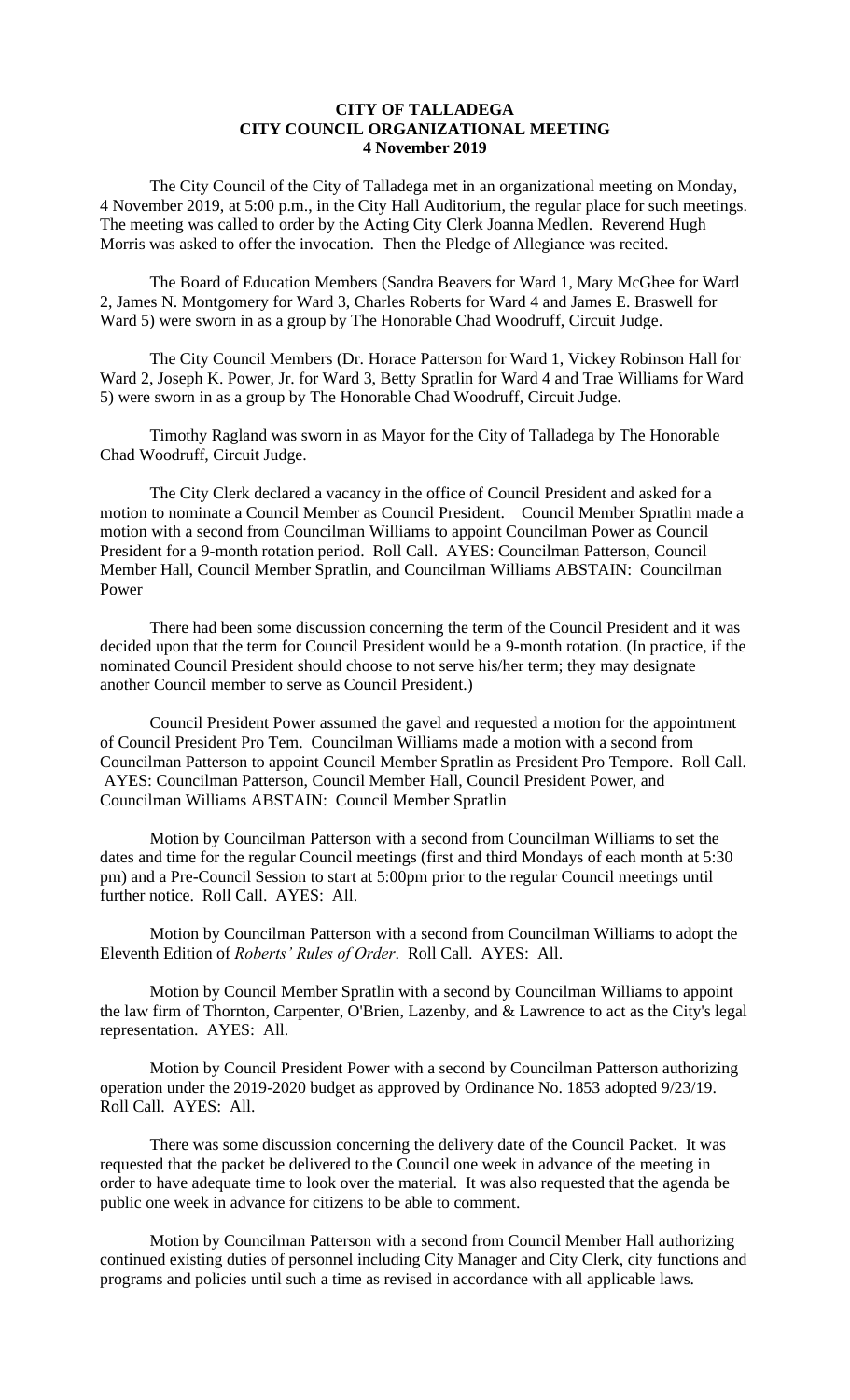# AYES: All.

Motion by Councilman Patterson with a second by Council Member Spratlin to accept all existing contracts with the City. AYES: All.

Council President Power adjourned the Organizational Meeting and convened the Regular Council Meeting.

# **CITY COUNCIL REGULAR MEETING**

Public Hearing was opened for anyone who wished to comment and/or object to the placement of weed abatement liens for 17 properties. No one was present to comment and the public hearing was closed.

Motion by Councilman Patterson with a second from Council Member Spratlin to approve invoices and expenditures. AYES: All.

### **Total Invoices & Expenditures for 10/21/19 to 11/1/19 \$493,015.40**

| General Fund                | 370,279.13 |
|-----------------------------|------------|
| <b>Corrections Fund</b>     | 6,094.05   |
| Cemetery                    | 12,403.23  |
| Library Fund                | 2,146.47   |
| Capital Projects Trust Fund | 102,092.52 |

Motion by Councilman Patterson with a second by Council Member Hall to approve minutes of the Reconvened Canvass Meeting and the regular meeting of October 17, 2019. AYES: All.

Motion by Councilman Patterson with a second from Councilman Williams for the approval of Jean McMillan's application to the Heritage Hall Commission. AYES: All.

Motion by Councilman Patterson with a second from Council Member Hall for the approval of Clark Patterson, Wilby Wallace, and Gray McMillian's application to the Talladega Municipal Airport Board. AYES: All.

Council President Power deferred to City Manager Cheeks concerning volunteers from CACC. City Manager Cheeks stated that the City is partnering with students at the Talladega CACC campus to fulfill their segment of the Alabama Clean Home Initiative. A section of Tinney St. will be closed on Thursday so that the volunteers will be able to do a thorough cleaning of the area.

Council President Power deferred to City Manager Cheeks concerning a change in garbage service companies. It was mentioned that Waste Pro would be sold to BFI Waste Services (dba Republic Services) effective November 15<sup>th</sup>. It was stated that Republic Services will honor the current garbage contract that the City has with Waste Pro through its completion in September 2020. It was also stated that the garbage containers will be switched over gradually to the Republic Services containers.

Brought before the Council was an update on the Long Street speed hump request. City Manager Cheeks stated that after an analysis of the area a speed hump would not be recommended for this location. It was suggested that the speed be posted to 25 mph and an increase in patrols in the area. Also, for those who have a drive way that opens out onto Long St. with limited visibility a sign will be posted stating either "Slow Down Hidden Driveway" or "Caution Hidden Driveway." The reason for this determination was due to it being a main thoroughfare for first responders which may make it difficult for them to slow down. This issue will be revisited in 6 months to see if it has curtailed the speeding problem. Councilman Patterson questioned if the residents who were present at the previous Council meeting was notified of this ruling. It was stated that Ms. Merritt, the petitioner of the request was contacted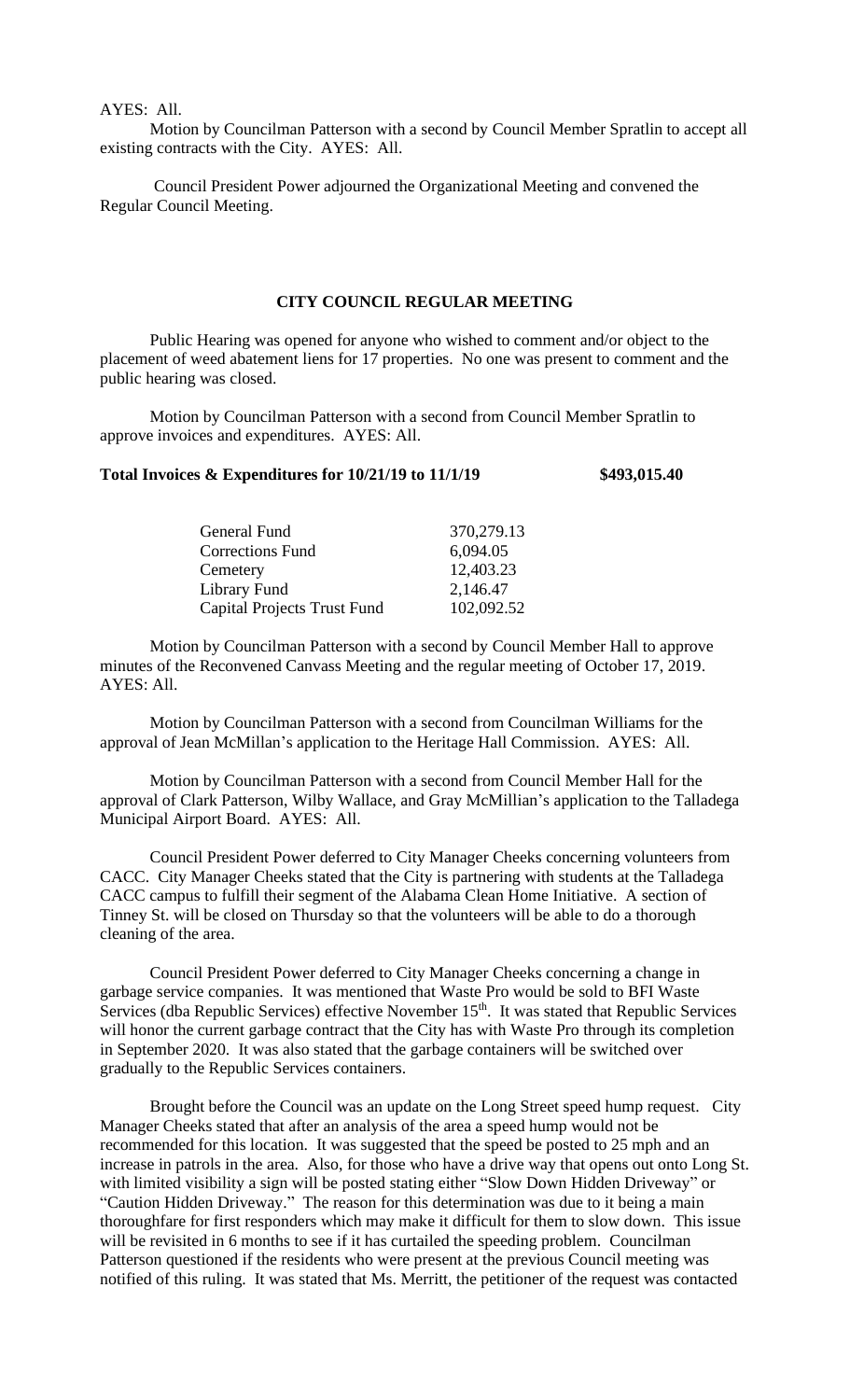and was explained why this request was not recommended. It was requested that an ordinance for speed limit on this street be put on the next meeting agenda.

**Resolution #4938-Resolution #4954** to assess weed abatement liens for 16 properties.

Motion by Councilman Patterson with a second from Council Member Hall for the approval of Resolution #4938 to Resolution #4954. Roll Call. AYES: All.

**Resolution #4955** approving application for state matching funds for an airport improvement project for the Talladega Municipal Airport during FY20

Motion by Councilman Patterson with a second from Councilman Williams for the approval of Resolution #4955. Roll Call. AYES: All.

**Resolution #4956** approving a contract with CB&A Construction LLC of Birmingham, Alabama for the Gertrude St. improvement project in the amount of \$208,951.00 pending compliance with insurance, bonding, and licensing requirements

There was some discussion concerning Resolution #4956 as to whether or not this project could be completed at a lower cost. It was stated that the money was set aside for this project from the Capital Improvement Project from 2019.

Motion by Councilman Patterson with a second from Council Member Hall for the approval of Resolution #4956. Roll Call. AYES: Council Member Hall, Councilman Patterson, Council President Power, Council Member Spratlin ABSTAIN: Councilman Williams

**Resolution #4957** approving a contract with Alabama Power for the removal and relocation of power poles in the amount of \$23,007.44

Motion by Councilman Patterson with a second from Councilman Williams for the approval of Resolution #4957. Roll Call. AYES: All.

**Resolution #4958** approving a contract with Stone and Sons for the replacement of the Accessible Pedestrian Signals (APS) and modification of power cabinet on the Courthouse Square in the amount of \$18,940

Motion by Councilman Patterson with a second from Council Member Spratlin for the approval of Resolution #4958. Roll Call. AYES: All.

**Resolution #4959** approving a contract with Neel-Schaffer Engineering Inc. for bridge inspection services in the amount of \$8,206

Motion by Councilman Williams with a second from Councilman Patterson for the approval of Resolution #4959. Roll Call. AYES: All.

**Resolution #4960** approving the repeal of surplus of Unit WS 112 – 2007 International Dump Truck, Model 4300 VIN 1HTMMAAR17H465278

Motion by Council Member Spratlin with a second from Councilman Patterson for the approval of Resolution #4960. Roll Call. AYES: All.

**Resolution #4961** approving sponsorship of professional floats in the Chamber of Commerce Christmas Parade for a cost of \$800.00

Motion by Council Member Spratlin with a second from Council Member Hall for the approval of Resolution #4961. Roll Call. AYES: All.

**Resolution #4962** designating where municipal funds will be deposited per Code of Alabama, 1975, Section 11-43A-31

Motion by Councilman Patterson with a second from Council Member Spratlin for the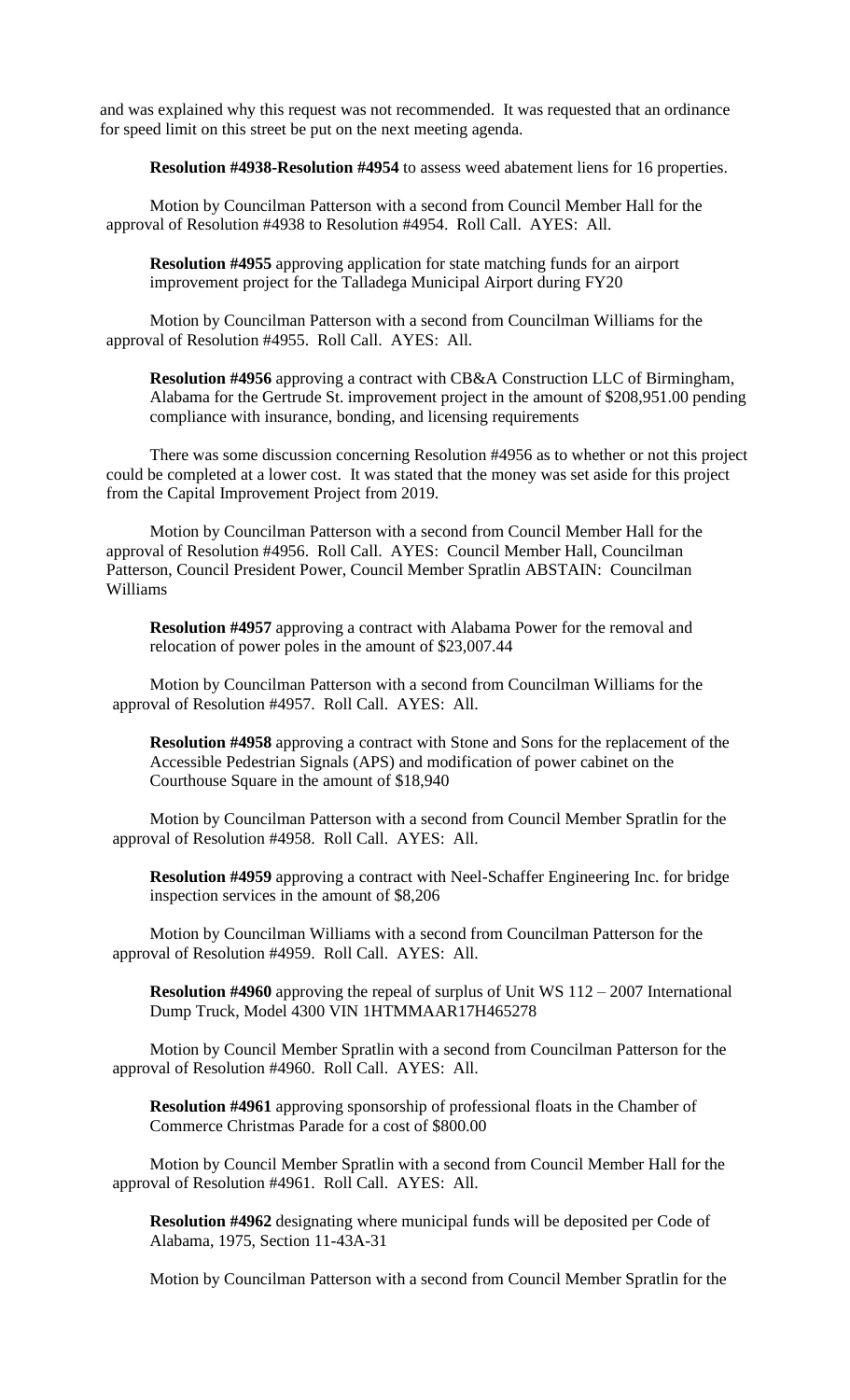approval of Resolution #4962. Roll Call. AYES: All.

Motion by Councilman Patterson with a second from Council Member Spratlin to approve the Water Department invoices and expenditures. AYES: All.

#### **Total Invoices & Expenditures for 10/18/19 to 10/31/19 \$391,064.63**

Water/Sewer Fund 391,064.63

**Resolution #4963** approving a contract with Hurst Construction of Munford, Alabama for the water office renovation project in the amount of \$216,854 pending compliance with insurance, bonding, and licensing requirements

Motion by Council Member Spratlin with a second from Councilman Patterson for the approval of Resolution #4963. Roll Call. AYES: All.

For Council information was an article by Ms. Lori Lein concerning Alabama Open Meetings Act.

City Manager Cheeks wished to welcome the new Council and Mayor. It was mentioned that the Westside Drewry Alumni Association has invited the Council to honor Mayor Ragland on November 9<sup>th</sup> at the Regional Life Center. Also presented to the Council was a tentative schedule for Christmas on the Square. It was also mentioned that the next Council meeting would be scheduled for November 18<sup>th</sup> and City Hall will be closed Thanksgiving Day and the Friday after.

Mayor Ragland wished to thank everyone who came out today and who've supported him. He also commented that there were some ordinances that he hoped they would revisit.

Council Member Hall wished to thank everyone who came out to support her and commented that she looks forward to working with all the Council.

Councilman Patterson requested to revisit the litter ordinance; stating it needed to be looked at again because it's so easily violated. City Manager Cheeks they will look at it again and look at other similar ordinances in the area. Councilman Patterson also stated he was looking forward to working with Council President.

Councilman Williams wished to thank everyone for showing up.

Council Member Spratlin wished to thank everyone stating it was a great experience. She also stated that she was looking forward to working with all the Council members. She also requested information on how the debris and trash was disposed of for houses who have weed abatements done. City Manager Cheeks commented that as soon as the City is aware of the situation, Community Appearance is sent to clean up the area. She also mentioned that if there is complaint concerning this type of issue to please inform her Office with the address and it will be taken care of.

Councilman Patterson stated that when a citizen makes a request, he hoped that they would not find out about the denial in the news media but from the Council themselves and request that it be put into operation.

Council President Power commented that he would be attending the Westside Drewry Alumni Associations event and encouraged the other Council members to attend as well. It was also mentioned that the changing of the time would allow for transparency and would give citizens time to apply to come before the Council if they wish. He also requested that City Manager Cheeks lead the agenda in giving explanations then the Council would discuss and vote on them. Council president Power also commented that he hoped that the Mayor would be able to incorporate his comments in some of the matters brought forth.

Motion by Councilman Patterson with a second from Councilman Williams to adjourn the meeting. AYES: All.